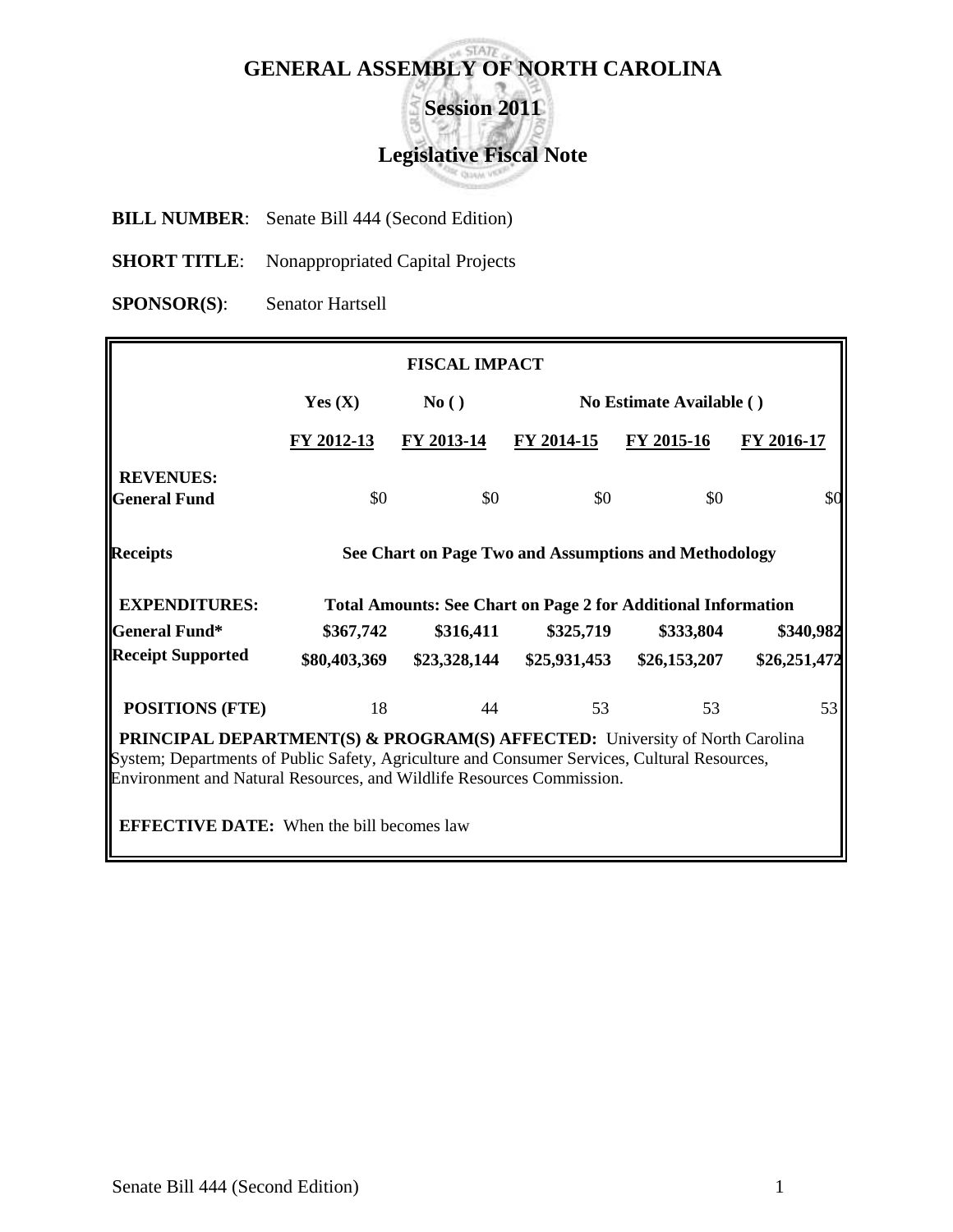|                                                                                                                                                                                                                                                                                                                          | FY 2012-13   | FY 2013-14    | FY 2014-15                      | FY 2015-16    | FY 2016-17    |
|--------------------------------------------------------------------------------------------------------------------------------------------------------------------------------------------------------------------------------------------------------------------------------------------------------------------------|--------------|---------------|---------------------------------|---------------|---------------|
| <b>REVENUES:</b><br><b>General Fund</b>                                                                                                                                                                                                                                                                                  | \$0          | \$0           | \$0                             | \$0           |               |
| <b>Receipts</b>                                                                                                                                                                                                                                                                                                          |              |               |                                 |               |               |
| Debt Service Fee                                                                                                                                                                                                                                                                                                         | \$5,434,536  | \$5,791,315   | \$6,175,553                     | \$6,589,587   | \$7,035,964   |
| <b>Other Receipts</b>                                                                                                                                                                                                                                                                                                    |              |               | See Assumptions and Methodology |               |               |
| <b>EXPENDITURES:</b>                                                                                                                                                                                                                                                                                                     |              |               |                                 |               |               |
| <b>General Fund (Total)</b>                                                                                                                                                                                                                                                                                              | \$367,742    | \$316,411     | \$325,719                       | \$333,804     | \$340,982     |
| Utility Savings*                                                                                                                                                                                                                                                                                                         | \$0          | $(\$450,000)$ | $(\$463,500)$                   | $(\$477,405)$ | $(\$491,727)$ |
| GESC*                                                                                                                                                                                                                                                                                                                    |              | \$428,000     | \$440,825                       | \$454,035     | \$467,641     |
| <b>Building Reserves</b>                                                                                                                                                                                                                                                                                                 | \$367,742    | \$334,911     | \$344,791                       | \$353,480     | \$361,292     |
| <b>DENR/NC Zoo</b>                                                                                                                                                                                                                                                                                                       | \$0          | \$3,500       | \$3,603                         | \$3,694       | \$3,776       |
| <b>Receipt Supported</b><br>(Total)                                                                                                                                                                                                                                                                                      | \$80,403,369 | \$23,328,144  | \$25,931,453                    | \$26,153,207  | \$26,251,472  |
| <b>Building Reserves</b>                                                                                                                                                                                                                                                                                                 | \$977,226    | \$1,010,703   | \$3,601,187                     | \$3,809,732   | \$3,894,391   |
| Planning                                                                                                                                                                                                                                                                                                                 | \$17,700,000 |               |                                 |               |               |
| New Projects                                                                                                                                                                                                                                                                                                             | \$30,700,000 |               |                                 |               |               |
| Debt Service                                                                                                                                                                                                                                                                                                             | 5,975,000    | 22,317,441    | 22,330,266                      | 22,343,475    | 22,357,081    |
| <b>Agency Projects</b>                                                                                                                                                                                                                                                                                                   | \$25,051,143 |               |                                 |               |               |
| <b>POSITIONS (FTE):</b>                                                                                                                                                                                                                                                                                                  |              |               |                                 |               |               |
| <b>General Fund FTE</b>                                                                                                                                                                                                                                                                                                  | 4            | 4             | 4                               | 4             |               |
| <b>Receipt Supported FTE</b>                                                                                                                                                                                                                                                                                             | 14           | 40            | 49                              | 49            | 49            |
| * This reflects the Phytotron Energy Savings Performance Project at North Carolina State University<br>(Guaranteed Energy Savings Contract). The associated utility savings are supported entirely by the<br>General Fund. Under State Law, these are allowed to be considered "obligated resources" by the<br>campuses. |              |               |                                 |               |               |

#### **Additional Fiscal Impact Detail from Page 1**

**BILL SUMMARY**: **Section 1:** Authorizes the construction or acquisition of capital improvement projects defined in subsequent sections by certain constituent institutions of the University of North Carolina (UNC) System and authorizes their financing with funds available to the institutions from gifts, grants, receipts, self-liquidating indebtedness, or other funds or a combination of these funds, but not including funds received from tuition or appropriations from the General Fund, unless previously authorized by General Statute.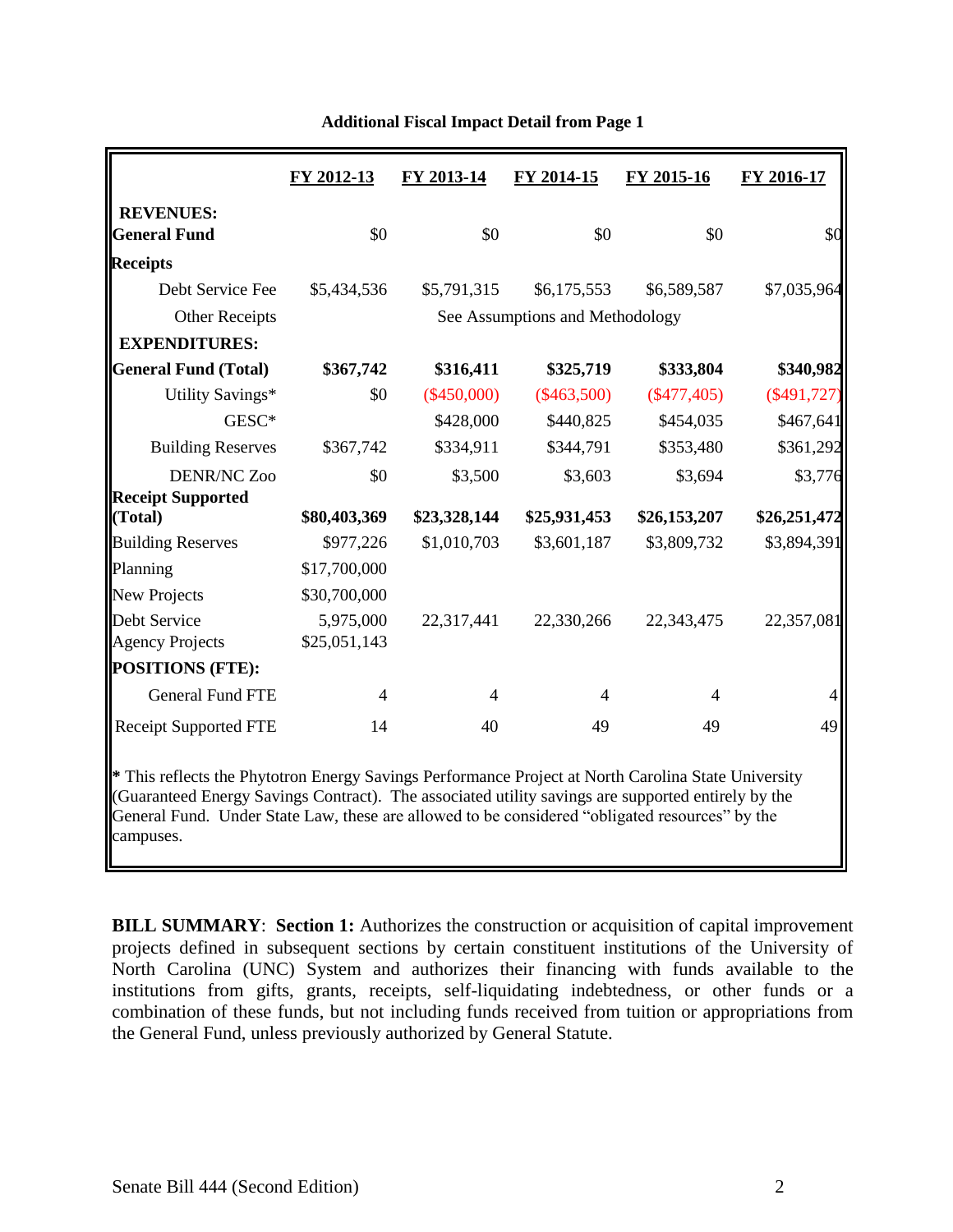| $\overline{\text{O}}$ ctubil 4. Trew Frojects.<br><b>Projects By Campus</b> | <b>Amount</b> |
|-----------------------------------------------------------------------------|---------------|
|                                                                             |               |
| 1. Appalachian State University                                             |               |
| Winkler Residence Hall - Supplement                                         | \$3,000,000   |
| <b>Belk Residence Hall</b>                                                  | \$9,765,000   |
| 2. East Carolina University                                                 |               |
| Belk Residence Hall Demolition and                                          | \$40,000,000  |
| Reconstruction                                                              |               |
| 3. North Carolina State University                                          |               |
| <b>Phytotron Energy Savings Performance</b>                                 | \$6,200,000   |
| Contract <sup>1</sup>                                                       |               |
| 4. University of North Carolina -                                           |               |
| <b>Asheville</b>                                                            |               |
| Mountain Area Health Education Center                                       | \$4,750,000   |
| (MAHEC) Facility Acquisition                                                |               |
| 5. University of North Carolina-Chapel                                      |               |
| <b>Hill</b>                                                                 |               |
| Chilled Water Infrastructure Improvements                                   | \$11,700,000  |
| <b>Steam and Hot Water Infrastructure</b>                                   | \$12,000,000  |
| Improvements                                                                |               |
| Craige Parking Deck - Supplement                                            | \$8,000,000   |
| 6. University of North Carolina -                                           |               |
| <b>Charlotte</b>                                                            |               |
| <b>Campus Infrastructure Development</b>                                    | \$49,500,000  |
| <b>Residence Hall Phase XII</b>                                             | \$38,407,410  |
| Cedar/Hickory/Sycamore (Phase IV-A)                                         | \$10,000,000  |
| Renovation <sup>2</sup>                                                     |               |
| 7. University of North Carolina -                                           |               |
| <b>Greensboro</b>                                                           |               |
| 1600 W. Lee Street Parking Lot Improvements                                 | \$3,432,000   |
| Reynolds and Grogan Residence Hall                                          | \$16,640,000  |
| Renovation                                                                  |               |

**Section 2**: New Projects:

 1 Implements energy conservation measures in the Phytron Building.

 $2^2$  The facility is a residence hall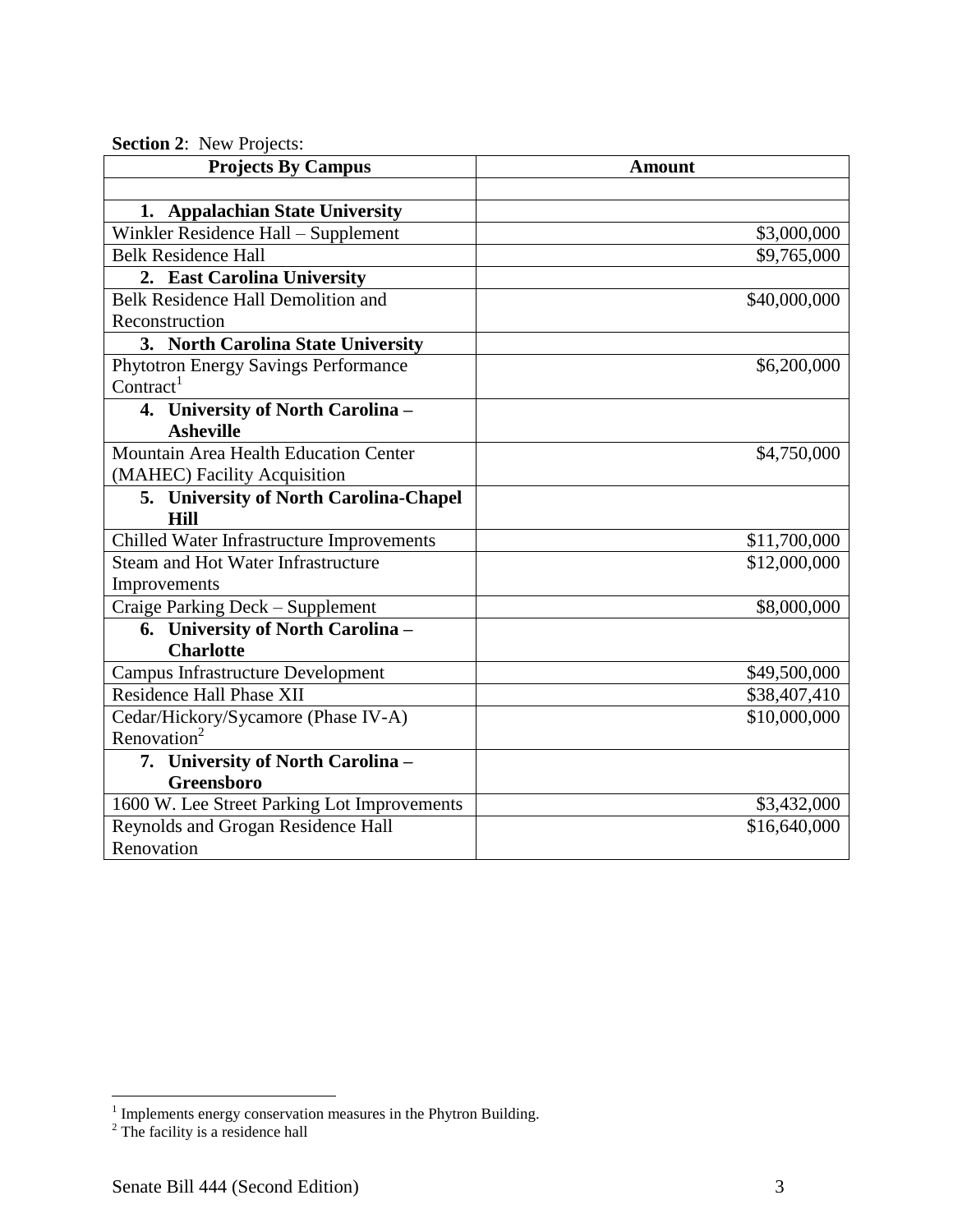| <b>Projects By Campus</b>                           | <b>Amount</b> |
|-----------------------------------------------------|---------------|
|                                                     |               |
| 8. Winston Salem State University                   |               |
| Restore the Core – Phase I (Hill Hall) <sup>3</sup> | \$13,500,000  |
| New Student Housing Building 1 Acquisition          | \$14,500,000  |
| South Campus Acquisitions and                       | \$7,500,000   |
| Improvements <sup>4</sup>                           |               |
| North Campus Acquisitions and                       | \$7,000,000   |
| Improvements <sup>5</sup>                           |               |
| <b>Total</b>                                        | \$255,894,410 |

**Section 3**: Authorizes projects for planning pursuant to Section 1 of this bill. The projects are as follows:

| <b>Planning Projects By Campus</b>           | Amount       |
|----------------------------------------------|--------------|
| 1. North Carolina A&T University             |              |
| <b>New Student Center</b>                    | \$5,000,000  |
| Williams Dining Hall Kitchen Replacement     | \$500,000    |
| 2. North Carolina Central University         |              |
| New Student Health Services Center - Phase 1 | \$700,000    |
| 3. University of North Carolina –            |              |
| <b>Chapel Hill</b>                           |              |
| Athletic Facilities Master Plan and Phase 1  | \$5,000,000  |
| Improvements                                 |              |
| <b>Odum Village Replacement</b>              | \$5,000,000  |
| 4. Winston Salem State University            |              |
| Restore the Core – Phase II (Hauser, Pegram, | \$1,500,000  |
| Physical Plant)                              |              |
| <b>Total</b>                                 | \$17,700,000 |

**Section 4:** At the request of the Board of Governors of the University of North Carolina, the Director of the Budget may authorize changes in project cost and financing. The Director is allowed to consult with the Joint Commission on Government Operations as necessary.

**Section 5:** Pursuant to G.S. 116D-26, the Board of Governors may, subject to the approval of the Director of the Budget, issue special obligation bonds of the Board of Governors specified in the previous sections. The total amount to be issued cannot exceed five percent of the costs specified in the previous sections, or altered subject to Section 4.

**Section 6**: Notwithstands G.S. 116D-22(5) to allow UNC-Chapel Hill to locate the project outside of UNC-Chapel Hill's property boundaries and allows the University to accomplish this project

 $\overline{a}$ 

 $3$  Renovates and expands Hill Hall. The new building will provide student service (advisors, retention specialists, etc.).

<sup>&</sup>lt;sup>4</sup> Acquires and renovates Bowman-Gray Stadium, Fieldhouse, surrounding parking lots, Civitan Park, and construct a pedestrian bridge.

 $5$  Constructs a parking deck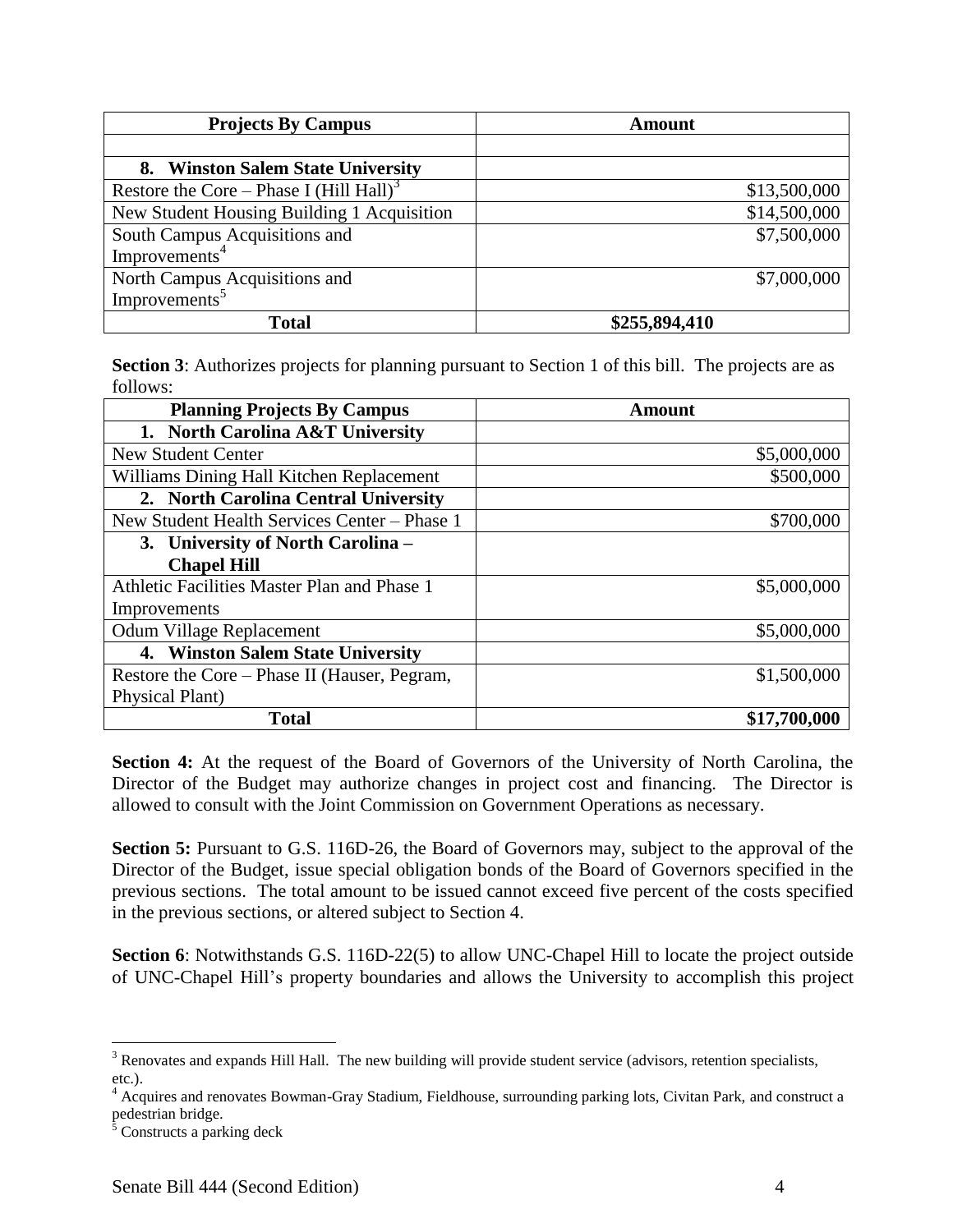through either a direct ownership of the project or an arrangement with the Orange County Water and Sewer Authority.

**Section 7:** Allows Winston-Salem State University to enter into an arrangement with the Winston-Salem State University Foundation, Inc. and Winston Salem State University Housing Foundation, LLC to undertake the New Student Housing Building 1 Acquisition Project.

**Section 8**: Notwithstands G.S. 116D-22(5) and allows Winston Salem State University (WSSU) to locate the South Campus Acquisitions and Improvements Project outside of campus boundaries. This provision also allows the University to construct, acquire, and finance the project through direct ownership or through a long-term agreement with the City of Winston Salem.

**Section 9:** Amends G.S. 18B-1006(a) (Regulation of Alcoholic Beverages at Schools and College Campuses) to allow for the sale of alcohol at the Bowman Gray Stadium in association with a NASCAR sanctioned ¼ mile flat oval short track. Bowman Gray Stadium is currently owned by the City of Winston-Salem which leases the facility, in part, to Winston Salem Speedway Inc. for NASCAR related events.

**Section 10:** This section authorizes various projects to be funded from non-General Fund sources at the various State agencies. The projects are listed below:

| <b>Agency</b>                                       | <b>Amount</b> |
|-----------------------------------------------------|---------------|
|                                                     |               |
| 1. Department of Public Safety                      |               |
| Training and Site Improvements                      | \$620,000     |
| <b>Aviation Facilities Improvements</b>             | \$600,000     |
| <b>Logistics Facilities Improvements</b>            | \$310,000     |
| Career Tech. Ed. Ctr. - Stonewall Jackson Y.D.C     | \$163,332     |
| Storage Sheds - Statewide                           | \$51,765      |
| <b>Readiness Center Improvements</b>                | \$40,000      |
| Track and Field Facility - Stonewall Jackson Y.D.C  | \$161,046     |
|                                                     |               |
| 2. Department of Agriculture                        |               |
| Parking Improvement/Expansion-Raleigh Farmers       | \$200,000     |
| Market                                              |               |
| <b>Wholesale Dock Enclosure – Raleigh Farmers</b>   | \$750,000     |
| Market                                              |               |
| Phase II Greenhouse Exp. - Additional Funding -     | \$200,000     |
| <b>Tidewater Research Station</b>                   |               |
| Phase II - Calf Barn Construction - Piedmont RS     | \$150,000     |
| <b>Forest Road Construction</b>                     | \$150,000     |
| <b>HVAC Campus Improvements - State Fairgrounds</b> | \$2,500,000   |
| Campus Infrastructure - State Fairgrounds           | \$3,000,000   |
| Renovations to Existing Buildings - State           | \$3,000,000   |
| Fairgrounds                                         |               |
| Hunt Horse Complex Site and Rep and                 | \$3,000,000   |
| Improvements – State Fairgrounds                    |               |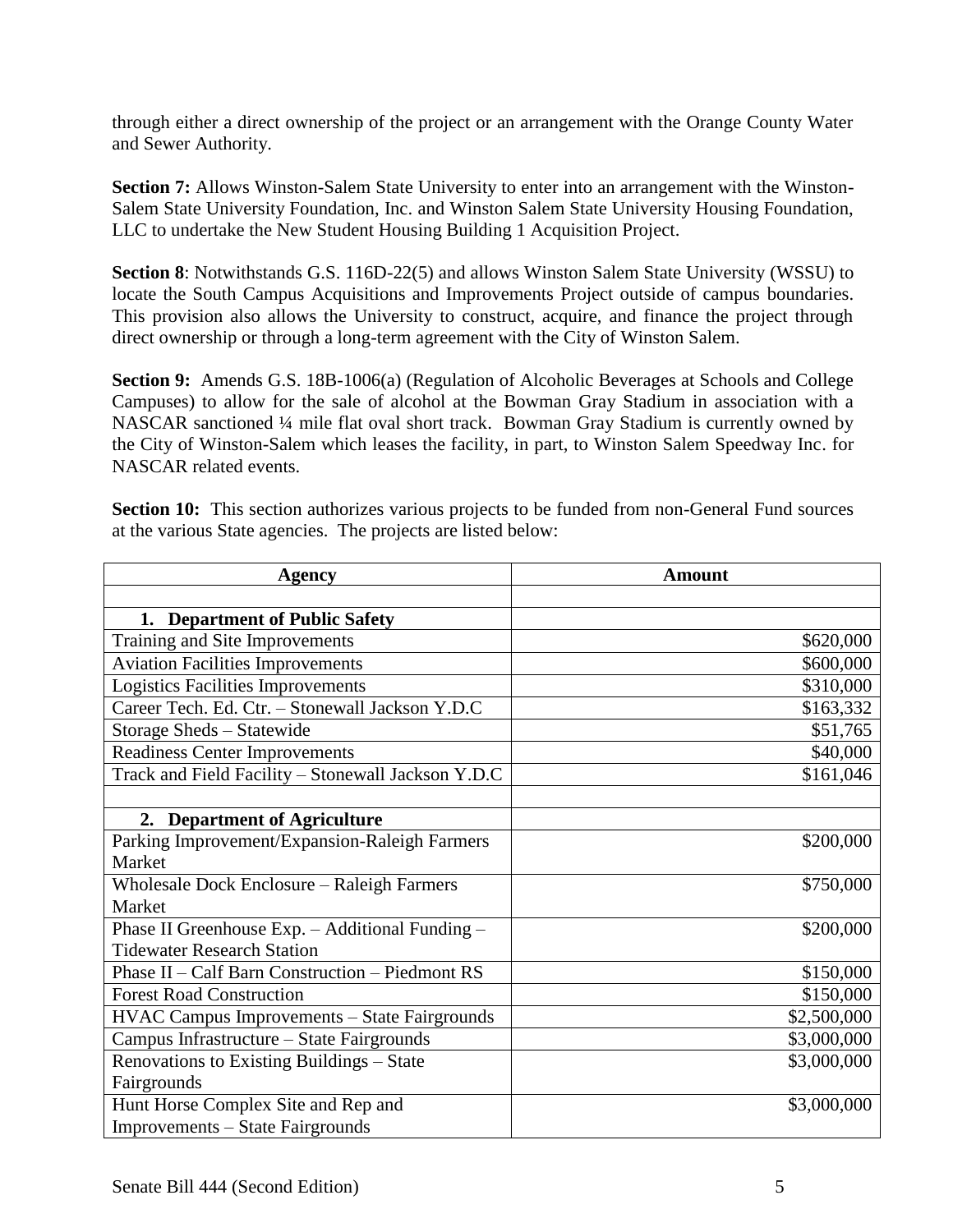| <b>Agency</b>                                       | Amount       |
|-----------------------------------------------------|--------------|
| 3. Department of Cultural Resources                 |              |
| NC Maritime Museum Gallants Channel Multi-use       | \$1,115,000  |
| Facility                                            |              |
| NC Museum of Art Trail Improvement Project          | \$370,000    |
| <b>Duke Homestead Picnic Shelter</b>                | \$175,000    |
|                                                     |              |
| <b>Department of Environment and Natural</b><br>4.  |              |
| <b>Resources</b>                                    |              |
| Sound Side Dock & Education Gazebo at Roanoke       | \$350,000    |
| <b>Island Aquarium</b>                              |              |
| NC Zoo - Solar Pointe Restrooms                     | \$400,000    |
|                                                     |              |
| <b>Wildlife Resources Commission</b><br>5.          |              |
| <b>Agency Land Purchase</b>                         | \$3,750,000  |
| Table Rock Hatchery Building Replacement            | \$75,000     |
| Watha Hatchery Replacement                          | \$300,000    |
| New Construction of Fishing Boat Access Areas       | \$240,000    |
| New Construction of Boating Access Areas            | \$800,000    |
| <b>Renovations of Existing Boating Access Areas</b> | \$800,000    |
| ADA Initiative of Existing Boating Access Areas     | \$280,000    |
| <b>Infrastructure Repair and Renovation</b>         | \$1,500,000  |
| <b>Total</b>                                        | \$25,051,143 |

**ASSUMPTIONS AND METHODOLOGY**: The following table uses information supplied by the University of North Carolina to estimate various impacts of the University of North Carolina Capital Projects. When a campus seeks to issue Special Indebtedness, they are required under G.S. 116D-26(b) to submit information to the General Assembly regarding these projects. The following table consolidates this information.

|  | Table 1: Projects by Source of Funds and Operating Costs |  |
|--|----------------------------------------------------------|--|
|  |                                                          |  |

| Campus     | Project                                         | <b>Amount</b> | Source of<br>Capital<br><b>Funds</b> | <b>Effect of</b><br>Debt on<br><b>Students</b> | <b>Increase</b><br>in Annual<br><b>Operating</b><br>Costs $(1st$<br>Year) | <b>General</b><br><b>Fund</b><br>Support of<br><b>Operating</b><br>Costs $(1st$<br>Year) |
|------------|-------------------------------------------------|---------------|--------------------------------------|------------------------------------------------|---------------------------------------------------------------------------|------------------------------------------------------------------------------------------|
| <b>ASU</b> | <b>Winkler Residence Hall</b><br>$-$ Supplement | \$3,000,000   | Housing<br>Receipts                  |                                                | \$152,368                                                                 | \$0                                                                                      |
| <b>ASU</b> | <b>Belk Residence Hall</b>                      | \$9,765,000   | Housing<br>Receipts                  |                                                | \$26,000                                                                  | \$0                                                                                      |
| <b>ECU</b> | <b>Belk Residence Hall</b><br>Demolition and    | \$40,000,000  | Housing<br>Receipts                  |                                                | \$662,540                                                                 | \$0                                                                                      |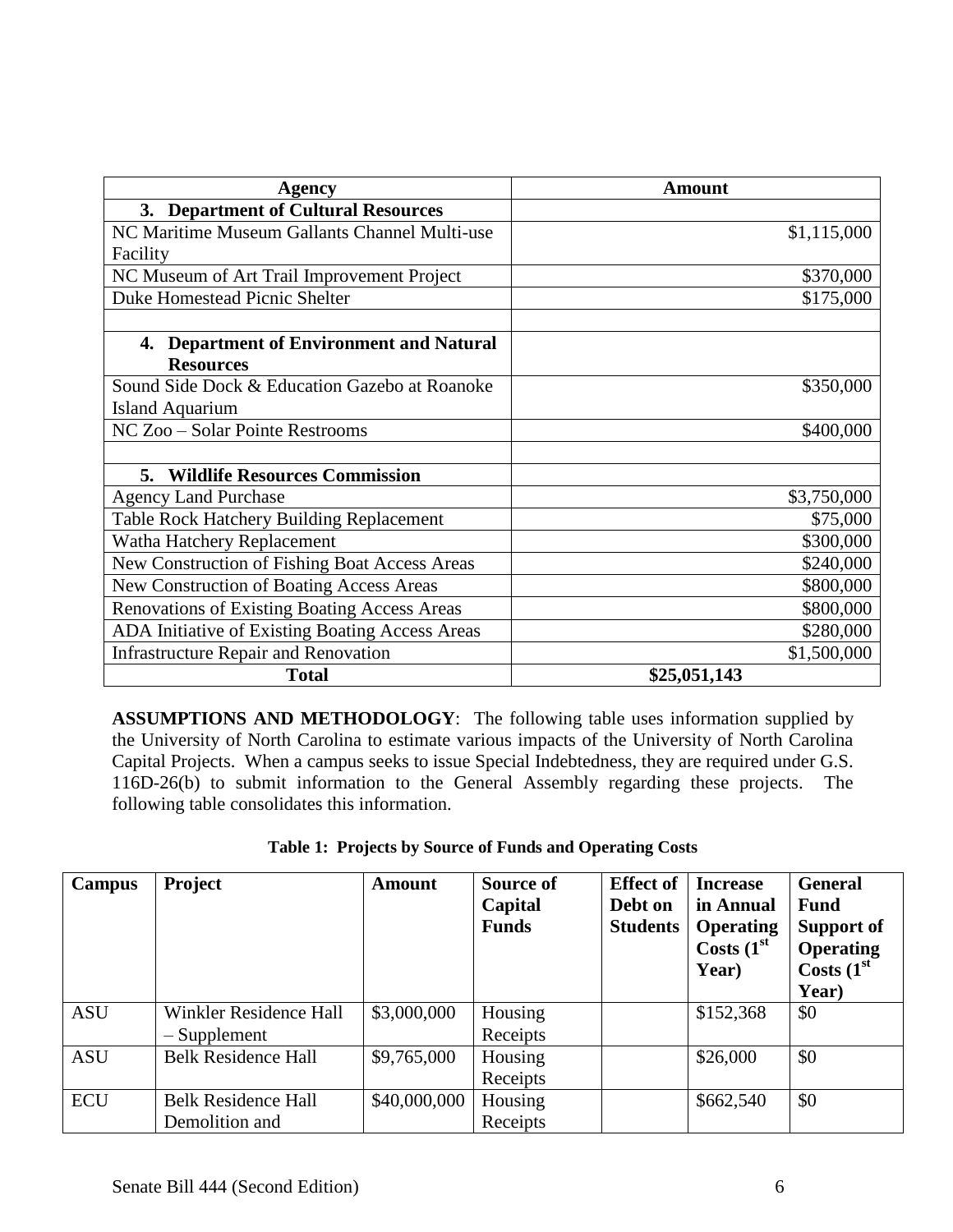|                    | Reconstruction                                                    |               |                                                         |                                                |                                                                           |                                                                                                 |
|--------------------|-------------------------------------------------------------------|---------------|---------------------------------------------------------|------------------------------------------------|---------------------------------------------------------------------------|-------------------------------------------------------------------------------------------------|
|                    |                                                                   |               |                                                         |                                                |                                                                           |                                                                                                 |
| <b>Campus</b>      | Project                                                           | <b>Amount</b> | <b>Source of</b><br>Capital<br><b>Funds</b>             | <b>Effect of</b><br>Debt on<br><b>Students</b> | <b>Increase</b><br>in Annual<br><b>Operating</b><br>Costs $(1st$<br>Year) | <b>General</b><br><b>Fund</b><br><b>Support of</b><br><b>Operating</b><br>Costs $(1st$<br>Year) |
| <b>NCSU</b>        | <b>Phytotron Energy</b><br><b>Savings Performance</b><br>Contract | \$6,200,000   | Energy<br>Savings*                                      |                                                | \$93,389                                                                  | $$0*$                                                                                           |
| <b>UNCA</b>        | <b>MAHEC Facility</b><br>Acquisition                              | \$4,750,000   | Debt service<br>fee and other<br>obligated<br>resources | \$90                                           | \$289,043                                                                 | \$0                                                                                             |
| <b>UNCCH</b>       | <b>Chilled Water</b><br>Infrastructure<br>Improvements            | \$11,700,000  | Utility<br>Receipts                                     |                                                | \$0                                                                       | \$0                                                                                             |
| <b>UNCCH</b>       | <b>Steam and Hot Water</b><br>Infrastructure<br>Improvements      | \$12,000,000  | <b>Utility</b><br>Receipts                              |                                                | \$0                                                                       | \$0                                                                                             |
| <b>UNCCH</b>       | <b>Craige Parking Deck</b>                                        | \$8,000,000   | Parking<br>Receipts                                     |                                                | \$0                                                                       | \$0                                                                                             |
| <b>UNCC</b>        | Campus Infrastructure<br>Development                              | \$49,500,000  | Debt Service<br>Fee                                     | \$100                                          | \$0                                                                       | \$0                                                                                             |
| <b>UNCC</b>        | <b>Residence Hall Phase</b><br>XII                                | \$38,407,410  | Housing<br>Receipts                                     |                                                | \$1,863,457                                                               | \$0                                                                                             |
| <b>UNCC</b>        | Cedar/Hickory/Sycamore<br>(Phase IV-A) Renovation                 | \$10,000,000  | Housing<br>Receipts                                     |                                                | \$98,031                                                                  | \$0                                                                                             |
| UNCG               | Reynolds and Grogan<br>Residence Hall<br>Renovation               | \$16,640,000  | Housing<br>Receipts                                     |                                                | \$0                                                                       | \$0                                                                                             |
| WSSU <sup>**</sup> | Restore the Core Phase 1                                          | \$13,500,000  | Debt service<br>fee, grants,<br>gifts                   | \$115                                          | \$179,664                                                                 | \$179,664                                                                                       |
| <b>WSSU</b>        | New Student Building<br>Acquisition                               | \$14,500,000  | Housing<br>Receipts                                     |                                                | \$654,365                                                                 | \$0                                                                                             |
| WSSU <sup>**</sup> | South Campus<br>Acquisitions and<br>Improvements                  | \$7,500,000   | Debt Service<br>Fee                                     | \$110                                          | \$181,523                                                                 | \$181,523                                                                                       |
| WSSU**             | North Campus<br>Acquisitions                                      | \$7,000,000   | Debt Service<br>Fee                                     | \$115                                          | \$168,844                                                                 | \$0                                                                                             |

\* S.L. 2011-145, Sec 9.6D(h) allowed UNC to utilize General Fund appropriated utility savings as an obligated resource.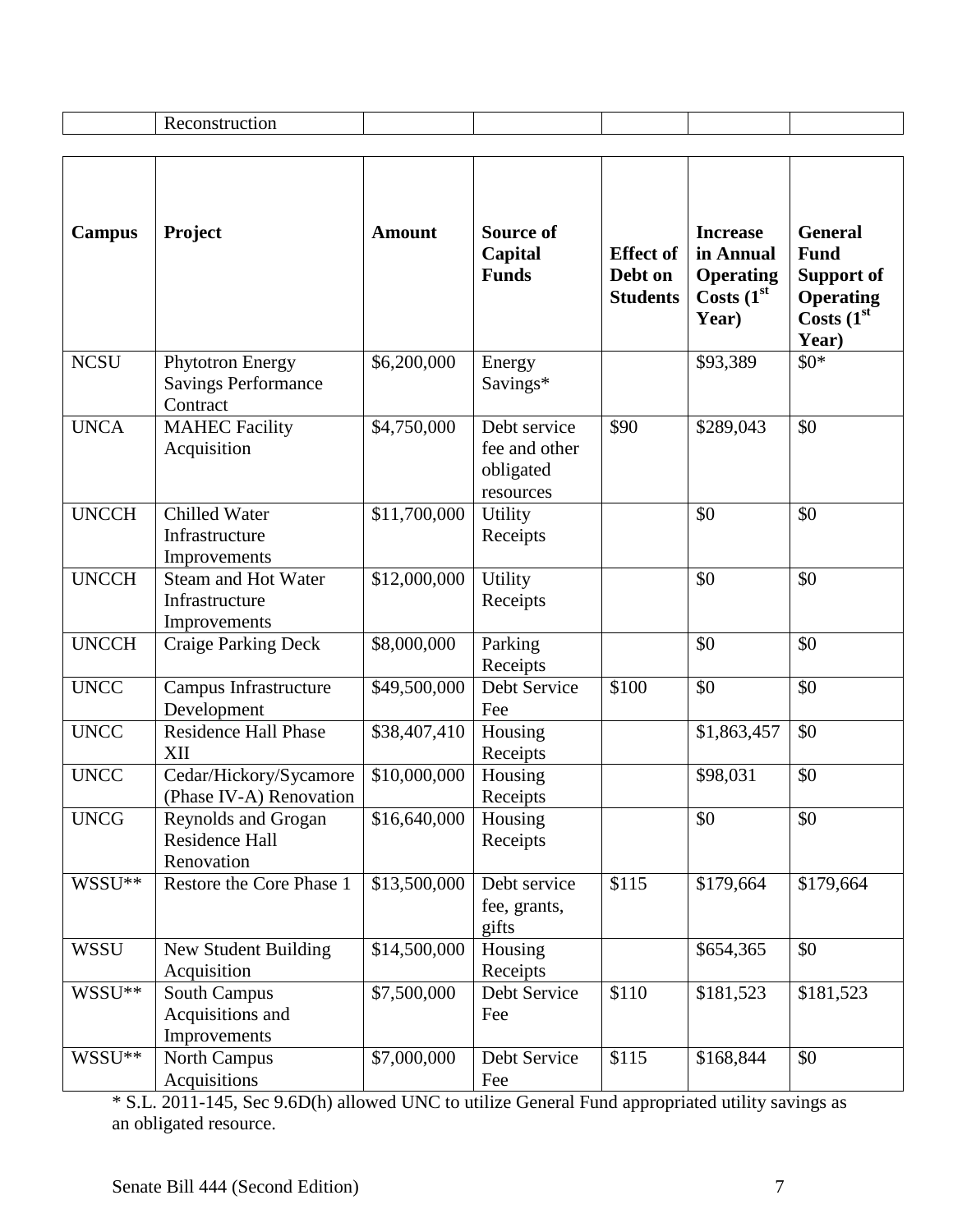\*\* There will be a reduction of \$115 per student debt service fee at WSSU due to the retirement of debt. There is an additional \$55 per student debt service fee to support the Student Union. The total debt service fee for FY 2012-13 is \$270.

Several of the projects listed above have existing cash on hand from the various sources provided above that will be used to support the specific projects. The table below presents how this will impact new debt issuances. In total, this will Bill will authorize \$225,194,410 in new debt at the campuses.

| Campus       | Project                                  | <b>Total Project</b> | <b>Cash on Hand</b> | <b>New Debt</b> |
|--------------|------------------------------------------|----------------------|---------------------|-----------------|
| <b>UNCCH</b> | Chilled Water Infrastructure             | \$11,700,000         | \$4,700,000         | \$7,000,000     |
|              | Improvements                             |                      |                     |                 |
| <b>UNCCH</b> | Steam and Hot Water Infrastructure       | \$12,000,000         | \$3,500,000         | \$8,500,000     |
|              | Improvements                             |                      |                     |                 |
| <b>UNCC</b>  | <b>Campus Infrastructure Development</b> | \$49,500,000         | \$14,500,000        | \$35,000,000    |
| <b>UNCC</b>  | Cedar/Hickory/Sycamore (Phase            | \$10,000,000         | \$2,500,000         | \$7,500,000     |
|              | IV-A) Renovation                         |                      |                     |                 |
| <b>WSSU</b>  | Restore the Core Phase 1                 | \$13,500,000         | \$5,500,000         | \$8,000,000     |
| <b>Total</b> |                                          | \$96,700,000         | \$30,700,000        | \$66,000,000    |

#### **Table 2: Projects with Partial Cash Financing**

**Operating Expenditures:** At each of the following campuses with projects authorized by this Bill, it is expected that there will be an increase in operating requirements and associated positions. These operating impacts are commonly referred to as building reserves. The University of North Carolina System estimates that the projects at Winston Salem State University will lead to a request for a General Fund appropriation, as they are academic in nature. The table below reflects the estimated General Fund operating impact by campus where a request for General Fund support will be made, new positions are also included:

| THOIC IT OUINT WITH DUPPOLIUM D'UINMING INDUIT TUD |           |           |           |           |           |  |  |
|----------------------------------------------------|-----------|-----------|-----------|-----------|-----------|--|--|
| <b>Campus</b>                                      | 2012-13   | 2013-14   | 2014-15   | 2015-16   | 2016-17   |  |  |
| WSSU                                               | \$367,742 | \$334,911 | \$344,791 | \$353,480 | \$361,292 |  |  |
| <b>Total</b>                                       | \$367,742 | \$334,911 | \$344,791 | \$353,480 | \$361,292 |  |  |
| <b>FTE</b>                                         |           |           | 4         |           |           |  |  |

**Table 4: General Fund Supported Building Reserves**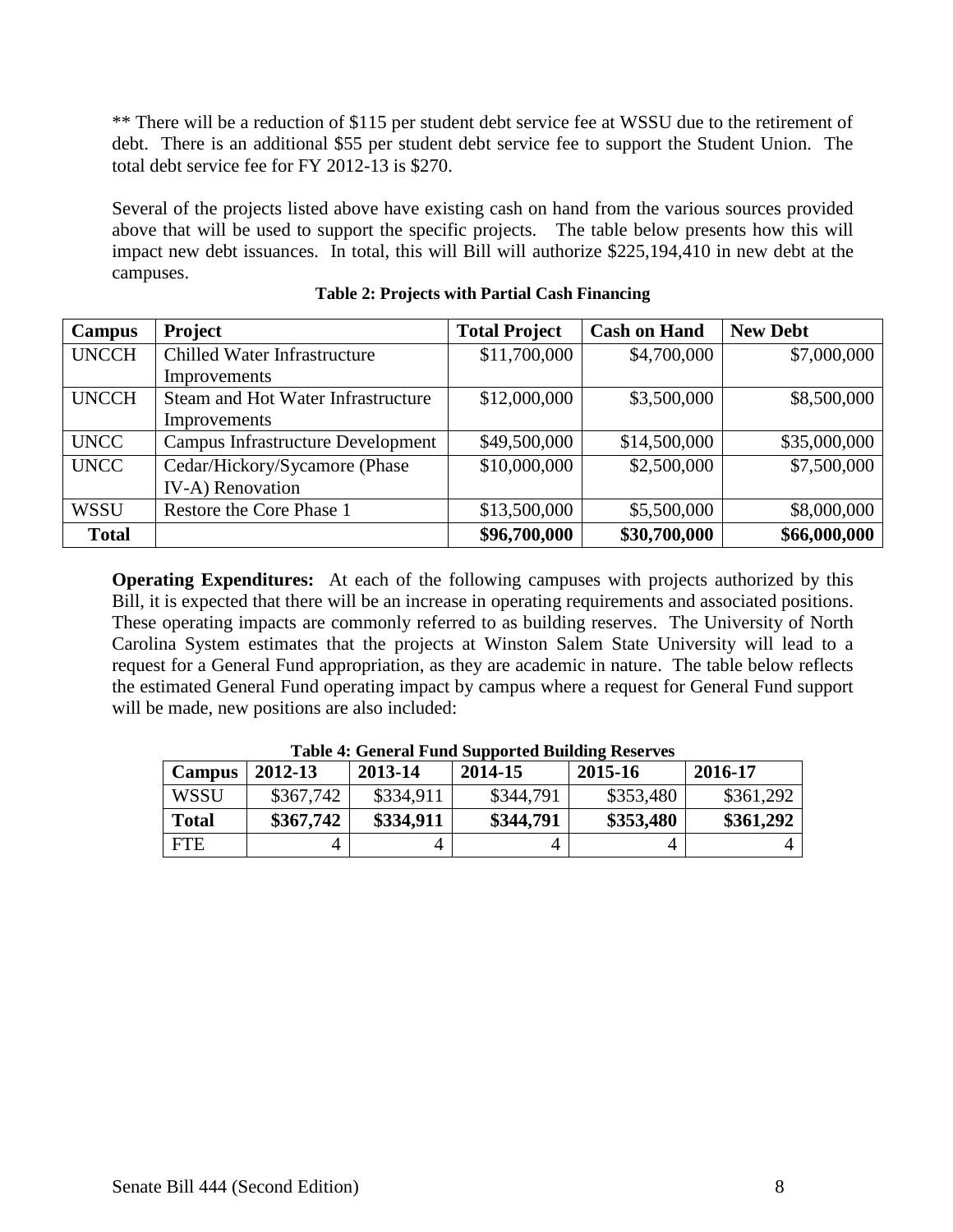The following table reflects building reserves which will be paid from receipts at the campus:

| Campus       | 2012-13   | 2013-14     | 2014-15     | 2015-16     | 2016-17     |
|--------------|-----------|-------------|-------------|-------------|-------------|
| <b>ASU</b>   | \$0       | \$49,079    | \$177,139   | \$182,208   | \$186,234   |
| <b>ECU</b>   | \$0       | \$0         | \$345,527   | \$662,540   | \$677,182   |
| <b>UNCA</b>  | \$248,367 | \$273,806   | \$281,883   | \$288,987   | \$295,373   |
| <b>UNCC</b>  | \$0       | \$0         | \$2,047,153 | \$1,907,316 | \$1,949,468 |
| <b>UNCG</b>  | \$0       | \$1,688     | \$43,114    | \$44,510    | \$45,958    |
| <b>WSSU</b>  | \$728,859 | \$686,130   | \$706,371   | \$724,171   | \$740,176   |
| <b>Total</b> | \$977,226 | \$1,010,703 | \$3,601,187 | \$3,809,732 | \$3,894,391 |
| <b>FTE</b>   | 14        | 40          | 49          | 49          | 49          |

**Table 5: Receipt Supported Building Reserves**

**Debt Service Expenditures:** In addition to operating expenditures, the campuses will also be required to pay debt service on the various debt financed projects. The table below reflects the estimated amount of additional debt service by campus:

| Campus       | 2012-13     | 2013-14      | 2014-15      | 2015-16      | 2016-17      |
|--------------|-------------|--------------|--------------|--------------|--------------|
| <b>ASU</b>   | \$0         | \$1,276,500  | \$1,276,500  | \$1,276,500  | \$1,276,500  |
| <b>ECU</b>   | \$4,000,000 | \$4,000,000  | \$4,000,000  | \$4,000,000  | \$4,000,000  |
| <b>UNCA</b>  | \$475,000   | \$475,000    | \$475,000    | \$475,000    | \$475,000    |
| <b>UNCCH</b> | 0           | \$2,350,000  | \$2,350,000  | \$2,350,000  | \$2,350,000  |
| <b>UNCC</b>  | \$0         | \$8,090,741  | \$8,090,741  | \$8,090,741  | \$8,090,741  |
| <b>UNCG</b>  | \$0         | \$2,007,200  | \$2,007,200  | \$2,007,200  | \$2,007,200  |
| <b>WSSU</b>  | \$1,500,000 | \$3,700,000  | \$3,700,000  | \$3,700,000  | \$3,700,000  |
| <b>Total</b> | \$5,975,000 | \$22,317,441 | \$22,330,266 | \$22,343,475 | \$22,357,081 |

#### **Table 6: Estimated New Debt Service by Project**

One project is listed separately: the Phytotron Energy Savings Performance Contract at North Carolina State University (NCSU). S.L. 2011-145, Sec 9.6D(h) allowed UNC to utilize General Fund appropriated utility savings as an obligated resource for the purposes of Special Indebtedness. According to NCSU, the project will be financed solely from the General Fund appropriated utility account, which is \$28,691,627 for the current Fiscal Year. The project will be financed by savings associated with replacement and upgrade of systems at the Phytotron Building. Per the existing Statute, NCSU is responsible for any unrealized savings associated with this project. The table below presents the estimated energy savings, maintenance and verification costs (M&V Costs), debt service payments, and net savings. At the front of the Memo, M&V Costs and debt service are combined into the GESC line item.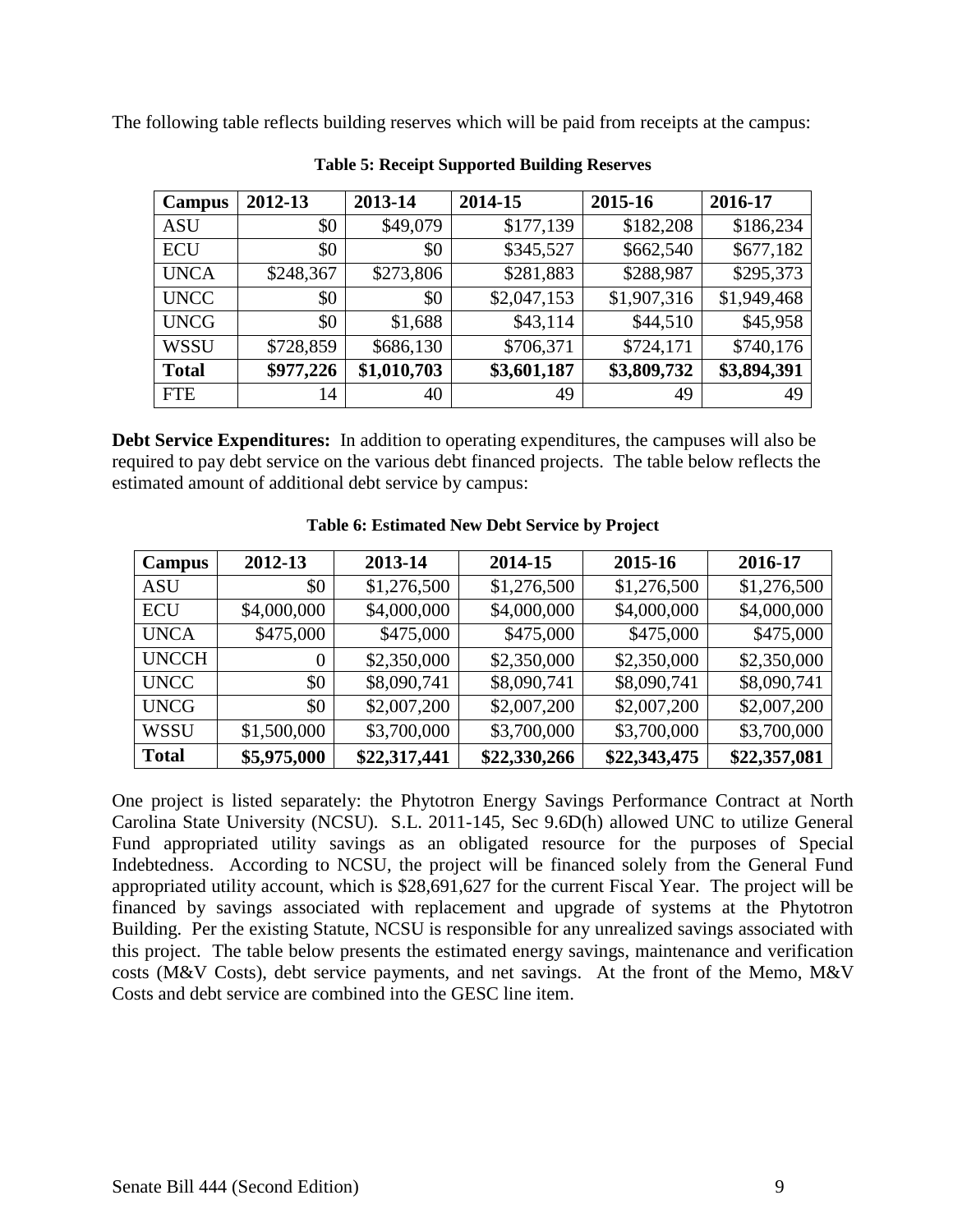| <b>Costs</b>           | 2012-13 | 2013-14       | 2014-15       | 2015-16       | 2016-17       |
|------------------------|---------|---------------|---------------|---------------|---------------|
| <b>Utility Savings</b> | \$0     | \$450,000     | \$463,500     | \$477,405     | \$491,727     |
| Debt Service           | \$0     | $(\$418,000)$ | $(\$430,825)$ | $(\$444,035)$ | $(\$457,641)$ |
| M&V Costs              | \$0     | (\$10,000)    | (\$10,000)    | (\$10,000)    | (\$10,000)    |
| <b>Net Savings</b>     | \$0     | \$22,000      | \$22,675      | \$23,370      | \$24,086      |

**Table 7: Phytotron Energy Savings Performance Contract**

**Revenues:** Three Campuses have elected to institute a new debt service fee in order to finance the various projects. Utilizing historic enrollment data from UNC for 2001-2010, Fiscal Research staff has projected the average annual revenue increase at the Campuses.

| <b>Table 8: Estimated Debt Service Fee Revenue</b> |  |
|----------------------------------------------------|--|
|                                                    |  |

| Campus            | Average | 2012-13     | 2013-14     | 2014-15     | 2015-16     | 2016-17     |
|-------------------|---------|-------------|-------------|-------------|-------------|-------------|
|                   | Growth  |             |             |             |             |             |
| <b>UNCA</b>       | 2.52%   | \$345,417   | \$354,122   | \$363,046   | \$372,195   | \$381,574   |
| <b>UNCC</b>       | 4.22%   | \$2,522,801 | \$2,629,258 | \$2,740,208 | \$2,855,840 | \$2,976,351 |
| WSSU <sup>*</sup> | 9.41%   | \$2,566,318 | \$2,807,934 | \$3,072,298 | \$3,361,552 | \$3,678,039 |
| <b>Total</b>      |         | \$5,434,536 | \$5,791,315 | \$6,175,553 | \$6,589,587 | \$7,035,964 |

\* Assumes the \$270 net fee increase at WSSU.

Other projects will be supported by other obligated resources at the campuses, such as housing receipts. As these reflect existing sources of revenue, an incremental increase in fees was not available. UNC currently does not anticipate increasing receipts specifically for these projects. However, should the existing revenue stream not be sufficient to cover related debt service, some increase may be necessary.

### **State Agency Non-General Fund Projects**

The section below reflects information provided by the State agencies regarding their projects as submitted to the Office of State Management and Budget. Various agencies listed insignificant increases to operating budgets as a result of the projects, with no dollar amounts. Staff assumes that agencies can absorb costs from current budgeted sources. The Department of Agriculture sees a minimal increase in utilities related to the parking lot. This Bill authorizes the projects below, should funding become available. Due to uncertainty regarding grant awards and receipts, no additional revenue is reflected at the front of the Fiscal Note.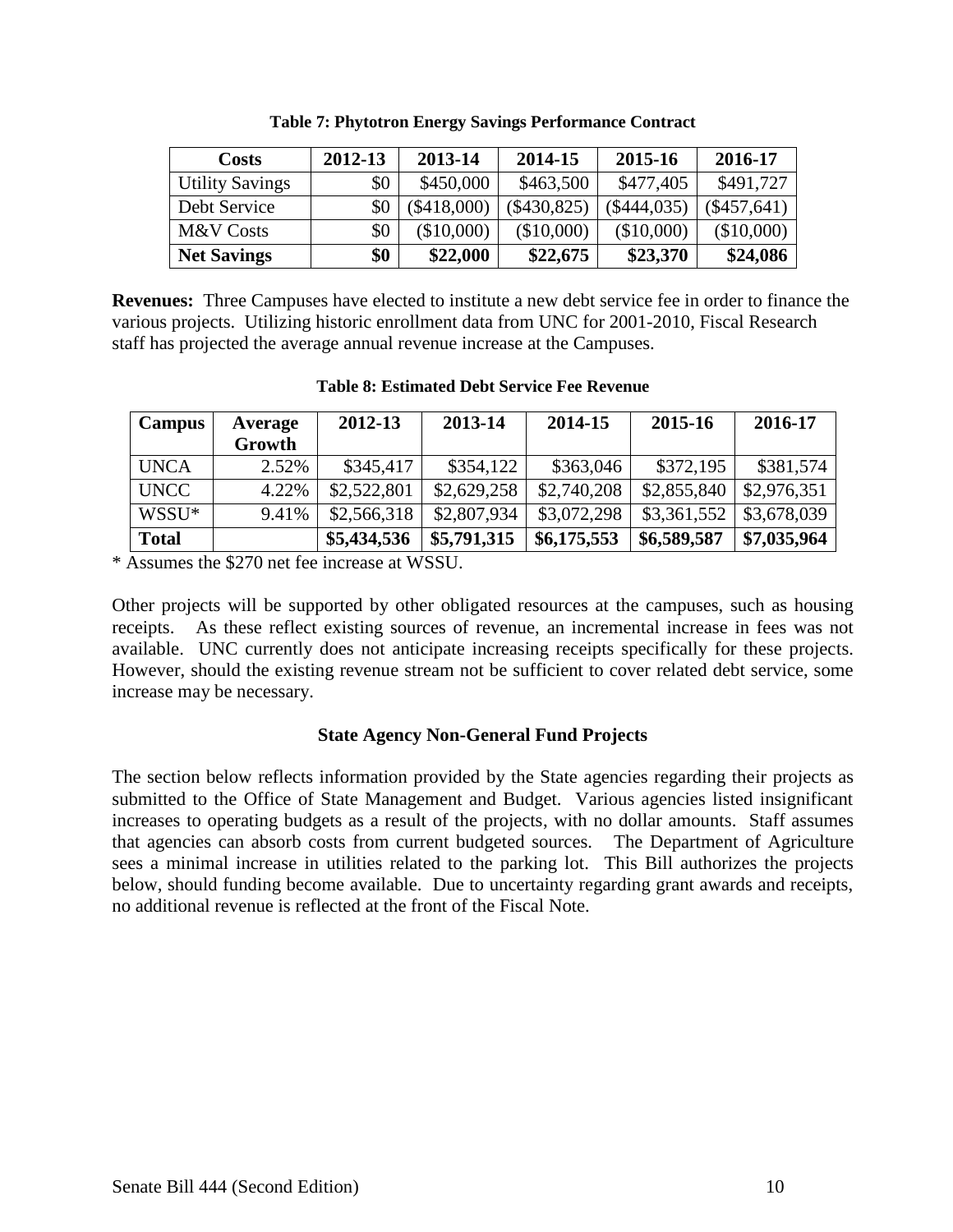| <b>Agency</b> | Project                         | <b>Amount</b> | <b>Source of</b> | <b>Increase in</b> | <b>General</b>    |
|---------------|---------------------------------|---------------|------------------|--------------------|-------------------|
|               |                                 |               | <b>Funds</b>     | <b>Annual</b>      | <b>Fund</b>       |
|               |                                 |               |                  | <b>Operating</b>   | <b>Support of</b> |
|               |                                 |               |                  | Costs (1st         | <b>Operating</b>  |
|               |                                 |               |                  | Year)              | Costs (1st        |
|               |                                 |               |                  |                    | Year)             |
| <b>DPS</b>    | Training and Site               | \$620,000     | Federal          | \$0                | \$0               |
|               | Improvements                    |               |                  |                    |                   |
| <b>DPS</b>    | <b>Aviation Facilities</b>      | \$600,000     | Federal          | \$0                | \$0               |
|               | Improvements                    |               |                  |                    |                   |
| <b>DPS</b>    | <b>Logistics Facilities</b>     | \$310,000     | Federal          | \$0                | \$0               |
|               | Improvements                    |               |                  |                    |                   |
| <b>DPS</b>    | Storage Sheds - Statewide       | \$51,765      | Receipts         | \$0                | \$0               |
| <b>DPS</b>    | Career Tech. Ed. Ctr. -         | \$163,332     | Grant            | \$0                | \$0               |
|               | Stonewall Jackson Y.D.C         |               |                  |                    |                   |
| <b>DPS</b>    | <b>Readiness Center</b>         | \$40,000      | Federal          | \$0                | \$0               |
|               | Improvements                    |               |                  |                    |                   |
| <b>DPS</b>    | Track and Field Facility -      | \$161,046     | Donation         | \$0                | \$0               |
|               | Stonewall Jackson Y.D.C         |               |                  |                    |                   |
| <b>DACS</b>   | Parking                         | \$200,000     | Receipts         | Minimal            | \$0               |
|               | Improvement/Expansion-          |               |                  |                    |                   |
|               | Raleigh Farmers Market          |               |                  |                    |                   |
| <b>DACS</b>   | <b>Wholesale Dock Enclosure</b> | \$750,000     | Receipts         | \$0                | \$0               |
|               | - Raleigh Farmers Market        |               |                  |                    |                   |
| <b>DACS</b>   | Phase II Greenhouse Exp.        | \$200,000     | Receipts         | \$0                | \$0               |
|               | $-$ Additional Funding $-$      |               |                  |                    |                   |
|               | <b>Tidewater Research</b>       |               |                  |                    |                   |
|               | Station                         |               |                  |                    |                   |
| <b>DACS</b>   | Phase $II - \text{Calf Barn}$   | \$150,000     | Receipts         | \$0                | \$0               |
|               | Construction - Piedmont         |               |                  |                    |                   |
|               | <b>RS</b>                       |               |                  |                    |                   |
| <b>DACS</b>   | <b>Forest Road Construction</b> | \$150,000     | Receipts         | \$0                | \$0               |
| <b>DACS</b>   | <b>HVAC Campus</b>              | \$2,500,000   | Receipts         | \$0                | \$0               |
|               | Improvements - State            |               |                  |                    |                   |
|               | Fairgrounds                     |               |                  |                    |                   |
| <b>DACS</b>   | Campus Infrastructure -         | \$3,000,000   | Receipts         | \$0                | \$0               |
|               | <b>State Fairgrounds</b>        |               |                  |                    |                   |
| <b>DACS</b>   | <b>Renovations to Existing</b>  | \$3,000,000   | Receipts         | \$0                | \$0               |
|               | Buildings - State               |               |                  |                    |                   |
|               | Fairgrounds                     |               |                  |                    |                   |
| <b>DACS</b>   | Hunt Horse Complex Site         | \$3,000,000   | Receipts         | \$0                | \$0               |
|               | and Rep and                     |               |                  |                    |                   |
|               | Improvements - State            |               |                  |                    |                   |
|               | Fairgrounds                     |               |                  |                    |                   |

**Table 9: Projects by Source of Funds and Operating Costs**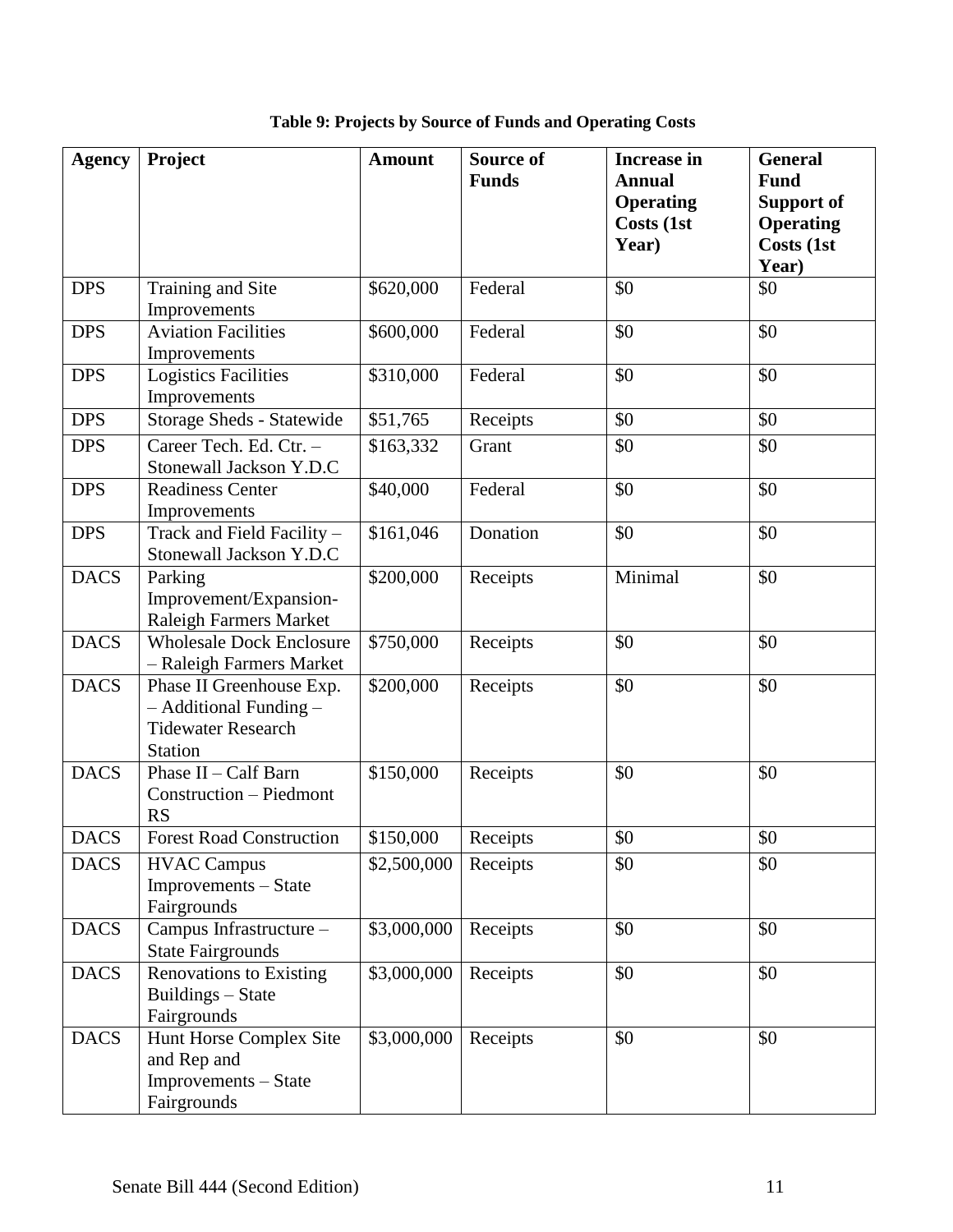| <b>Agency</b> | Project                                                                    | <b>Amount</b>           | <b>Source of</b><br><b>Funds</b> | <b>Increase in</b><br><b>Annual</b><br><b>Operating</b> | <b>General</b><br><b>Fund</b><br><b>Support of</b> |
|---------------|----------------------------------------------------------------------------|-------------------------|----------------------------------|---------------------------------------------------------|----------------------------------------------------|
|               |                                                                            |                         |                                  | Costs (1st<br>Year)                                     | <b>Operating</b><br>Costs (1st<br>Year)            |
| <b>DCR</b>    | NC Maritime Museum<br><b>Gallants Channel Multi-</b><br>use Facility       | \$1,115,000             | Donations                        | $$0*$                                                   | $$0*$                                              |
| <b>DCR</b>    | NC Museum of Art Trail<br><b>Improvement Project</b>                       | \$370,000               | <b>Donations</b>                 | $$0**$                                                  | $$0**$$                                            |
| <b>DCR</b>    | <b>Duke Homestead Picnic</b><br>Shelter                                    | \$175,000               | Donations                        | \$0                                                     | \$0                                                |
| <b>DENR</b>   | Sound Side Dock &<br><b>Education Gazebo at</b><br>Roanoke Island Aquarium | \$350,000               | Grant/Receipts                   | \$0                                                     | \$0                                                |
| <b>DENR</b>   | NC Zoo - Solar Pointe<br>Restrooms                                         | \$400,000               | Receipts                         | \$3,500                                                 | \$3,500                                            |
| <b>WRC</b>    | <b>Agency Land Purchase</b>                                                | \$3,750,000             | Grants/Trust<br>Funds            | \$0                                                     | \$0                                                |
| <b>WRC</b>    | <b>Table Rock Hatchery</b><br><b>Building Replacement</b>                  | \$75,000                | Grants/Receipts                  | \$0                                                     | \$0                                                |
| <b>WRC</b>    | Watha Hatchery<br>Replacement                                              | \$300,000               | Grants/Receipts                  | \$0                                                     | \$0                                                |
| <b>WRC</b>    | New Construction of<br><b>Fishing Boat Access Areas</b>                    | \$240,000               | Grants/Receipts                  | \$0                                                     | \$0                                                |
| <b>WRC</b>    | New Construction of<br><b>Boating Access Areas</b>                         | \$800,000               | Grants/Receipts                  | \$0                                                     | \$0                                                |
| <b>WRC</b>    | <b>Renovations of Existing</b><br><b>Boating Access Areas</b>              | \$800,000               | Grants/Receipts                  | \$0                                                     | \$0                                                |
| <b>WRC</b>    | ADA Initiative of Existing<br><b>Boating Access Areas</b>                  | \$280,000               | Grants/Receipts                  | \$0                                                     | \$0                                                |
| <b>WRC</b>    | <b>Infrastructure Repair and</b><br>Renovation                             | $\overline{$}1,500,000$ | Grants/Receipts                  | \$0                                                     | \$0                                                |

**\***Supporting Non-Profit entity will provide operational support.

\*\*The Trail will be maintained by the City of Raleigh.

The table below reflects the expected General Funds needed to operate and maintain the Solar Pointe Restrooms at the NC Zoo, with inflationary increases.

| <b>Table 9: Solar Pointe Restroom General Fund Operating Costs</b> |  |  |
|--------------------------------------------------------------------|--|--|
|--------------------------------------------------------------------|--|--|

| Agency       | 2012-13 | 2013-14 | 2014-15 | 2015-16 | 2016-17 |
|--------------|---------|---------|---------|---------|---------|
| DENR/NC Zoo  | \$0     | \$3,500 | \$3,603 | \$3,694 | \$3,776 |
| <b>Total</b> | \$0     | \$3,500 | \$3,603 | \$3,694 | \$3,776 |